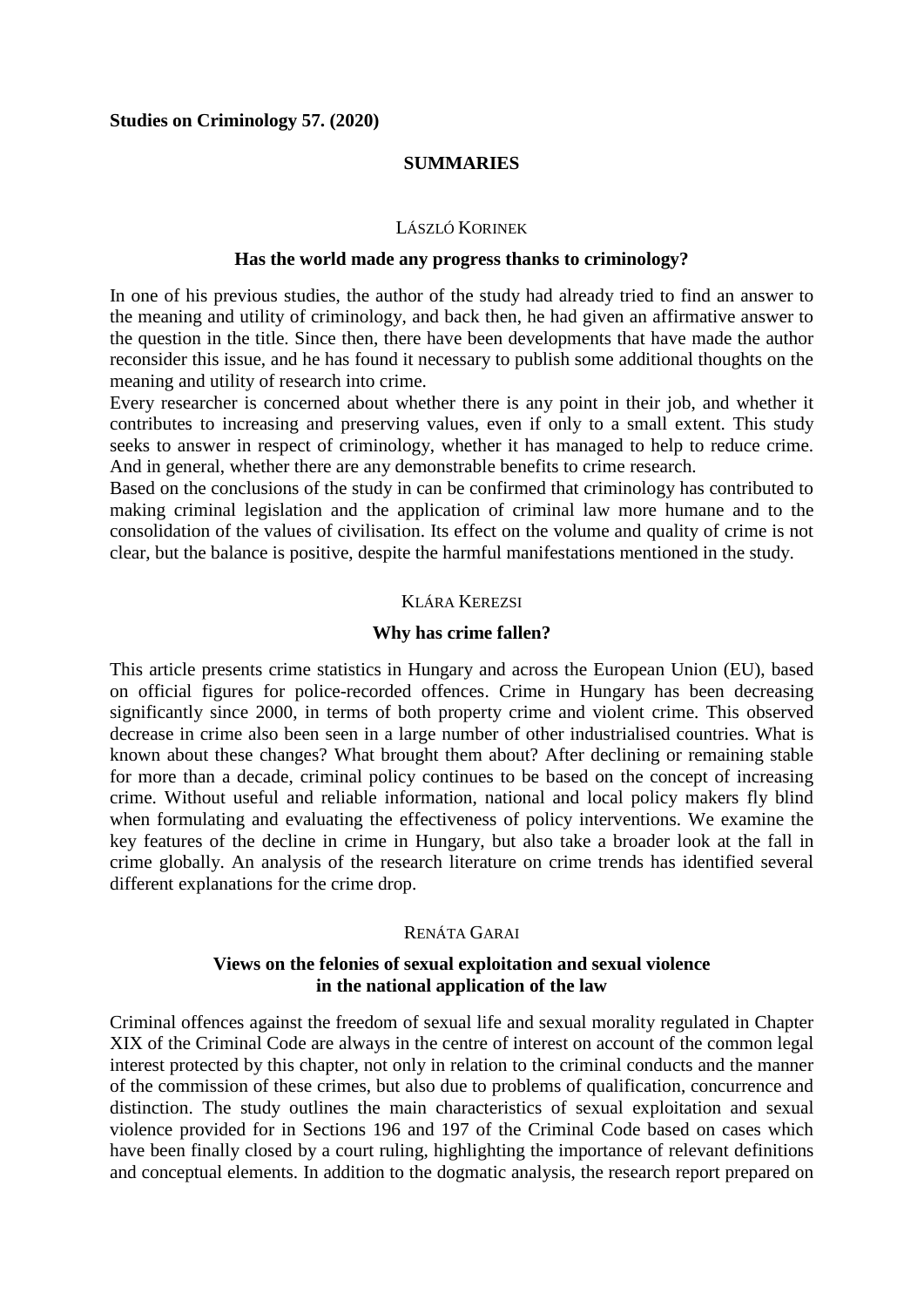this subject contains a detailed discussion of the questions relating to legal practice, of the factors that render the presentation of evidence more difficult, as well as of possible solutions, criminological characteristics and the main trends; therefore, this paper only focuses on the cornerstones.

# ÁGNES SOLT

### **Characteristics of homicides committed against newborns and the trend in recent decades**

This research covers the analysis of the acts of killing newborns detected in almost twice twenty years, and the comparison of the acts and circumstances of the two longer periods (1981–1997; 1998–2018). The basic question is whether, as part of social changes of a historic scale, the criminogenic effects that force a girl or woman to kill her newborn have changed. The crime of killing a newborn has been significantly reduced, to about a third. The primary reason for this is that our society has undergone important changes: a number of NGOs have emerged that provide opportunities, real solutions, in the event of an unwanted pregnancy to vulnerable mothers without having to reveal their fearfully guarded, shameful secrets.

#### ORSOLYA BOLYKY – ESZTER SÁRIK

### **Still Standing... Resilient Lives**

The current paper deals with the last period of a study conducted over three years. Our research was based on the life trajectories of recidivists. According to this, an old theory was confirmed: it says that the enhanced appearance of risk factors determines a criminal career. In the second period of our research, we examined the trajectories of people who also grew up under adverse circumstances but they stayed away from a deviant lifestyle and succeeded to adapt to the 'normal' (or rather regular) social expectations. They are the so-called resilients and the phenomenon is called resilience, in psychological terms. In our current research we were searching for the conditions that may play important roles in the examined success stories, and were seeking the answer to the question of how does social-conformist prosperity depend on personal or environmental factors?

#### LÁSZLÓ TIBOR NAGY

### **The interpretation of provocative anti-social behaviour in the case of disorderly conduct**

Though not from the very beginning, provocative anti-social behaviour has already been considered a substantial factual element of the criminal offence of disorderly conduct for more than four decades. Nevertheless, its interpretation and perception is still fraught with difficulties to this day and can be considered highly controversial, which also endangers legal certainty. This is also proved by the fact that the Vas County Prosecutor's Office initiated an investigation into the issue at the National Institute of Criminology. Using the results of research, this study outlines the relevant precedents in legal history, changes in codification, the etymological approach and the approach in the legal literature, it describes the practice of jurisdiction and the opinions of legal practitioners, and it also makes *de lege ferenda* proposals.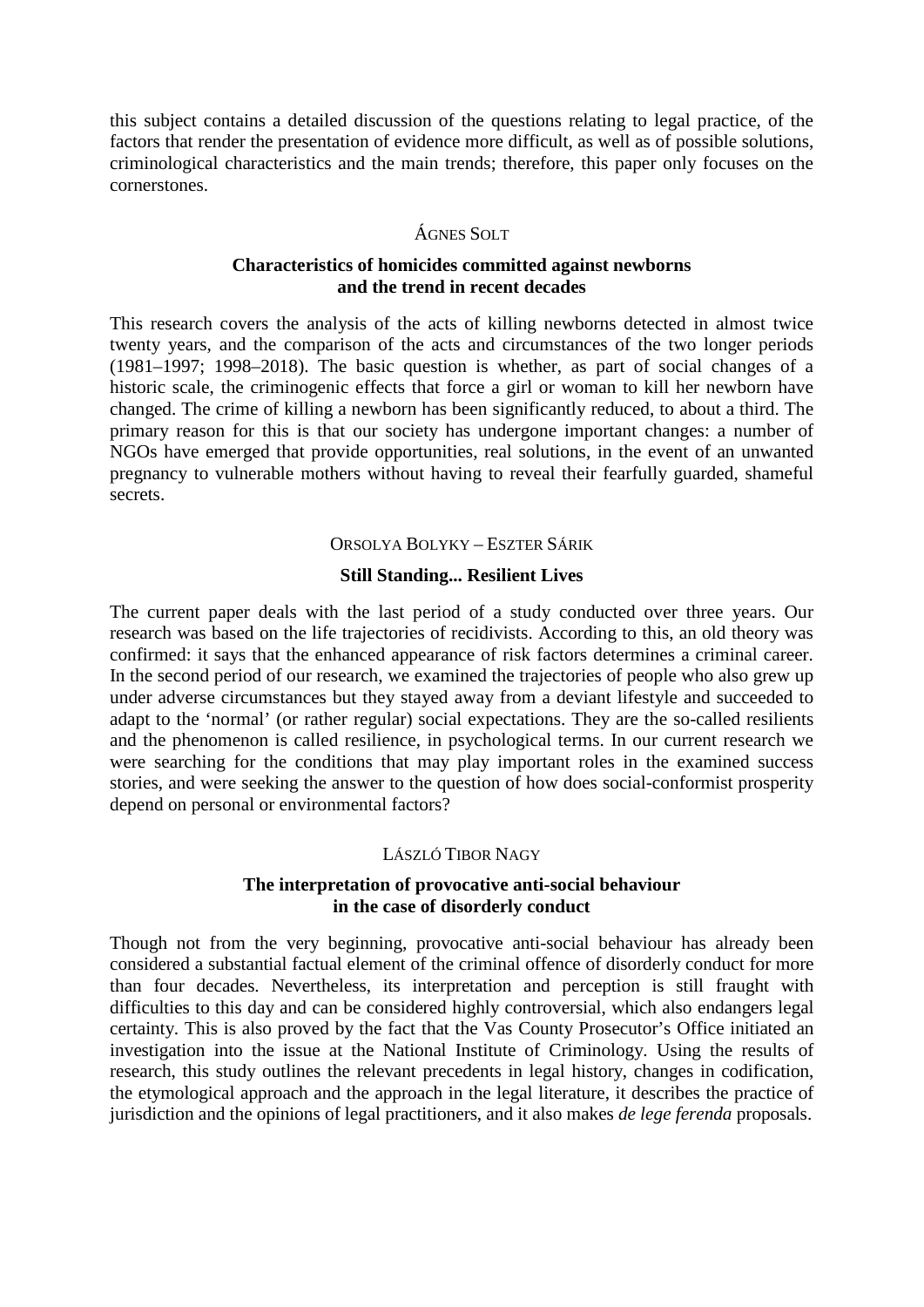#### KRISZTINA FARKAS

#### **The Regulation of Integrity Testing in the light of international experience**

In the field of the fight against corruption, new ways and solutions have emerged over recent decades. The integrity test is one of these solutions. Integrity test is a process originating in the USA, which took root in the Anglo-Saxon region and was then extended to Central and Eastern Europe. The concept of integrity testing is even well-known in legal practice; the relevant academic literature is becoming more extensive and the legitimacy of the legal institution is beyond dispute. Following the theoretical basis, the study provides insights into foreign regulations. The focus was primarily the US and Romanian solutions, given that these states have broader experience in this field.

#### ILDIKÓ RITTER

### **Alcohol consumption and traffic – in figures**

In the past few years, the number of road traffic accidents caused under the influence of alcohol and resulting in personal injury or death has decreased in Hungary, whilst there was no meaningful change in the number of registered alcoholics in the country. By contrast, the number of cases of the misdemeanour of driving under the influence of alcohol has been slightly but steadily increasing since 2012. According to the conclusion drawn from the results of international studies and the relevant Hungarian institutional statistics, drivers on public roads are increasingly careful in Hungary, and in order to prevent accidents, fewer and fewer of them risk driving under the influence of alcohol. However, it cannot be ignored that there is a group of drivers who are not deterred either by road safety interventions or by penalties. In this study, I examine the relationship between alcohol consumption and traffic on the basis of statistical data of long time series.

### ANNA KISS

# **The expected effect of the developments in the vehicle industry on issues of criminal liability**

The first question to ask when examining issues of liability relating to accidents caused by autonomous vehicles is whether the law should regulate this area, and if so, whether this belongs to the field of criminal law. If criminal law does not renounce the regulation of this liability issue, it must decide who to punish in the event of an accident. It cannot punish the robot itself, as criminal law only considers a conduct a criminal offence if it is culpable, that is, attributable to the perpetrator (meaning that it can only be a human behaviour), and therefore, only vicarious liability may be considered in this case according to the study. In addition to the issues of criminal liability, the author also addresses other forms of liability and issues regulated by the Civil Code.

### SZANDRA WINDT

### **Characteristics of Human Trafficking and Forced Labor based on an empirical study**

In our research, we investigated the notion of exploitation in law as of July 1, 2013, and its enforcement practice.

We used several methods: in addition to processing international and domestic literature, we also analyzed the prosecution records of criminal proceedings initiated between 2013 and 2018,